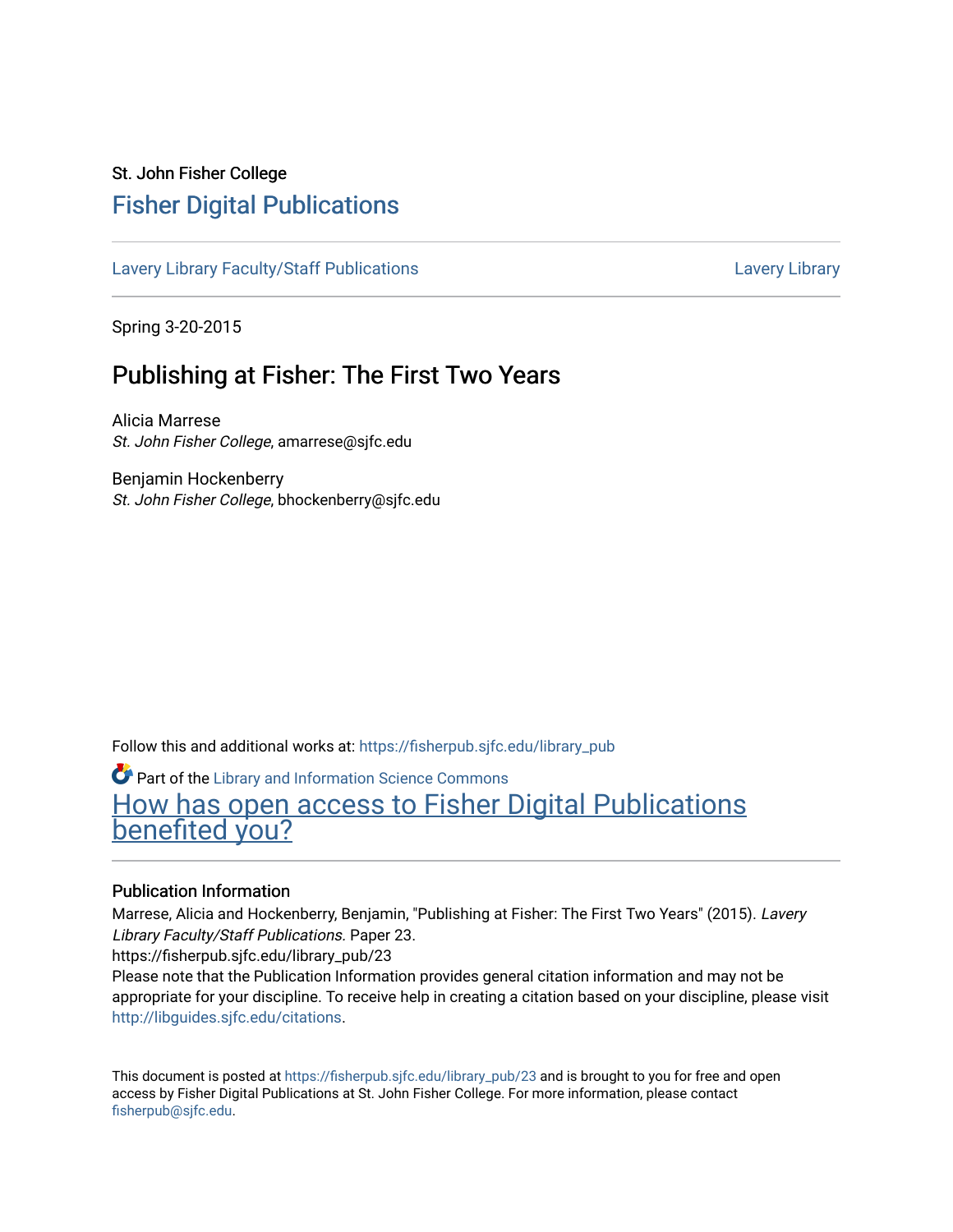## Publishing at Fisher: The First Two Years

### **Abstract**

Since its 2012 launch, St. John Fisher College's institutional repository (IR), Fisher Digital Publications, has expanded and its staffing model has evolved. Due to an increasing popularity and demand for new projects in our IR, Fisher determined that a dedicated coordinator was needed. In this presentation, we will illustrate the changes in workflow that followed the adaptation of a staff member's role to include repository coordination duties.

The division of workload is the centerpiece of this poster. Staff and students from all library departments are involved in the publishing enterprise. Each person involved brings their expertise and strengths to other areas of responsibility in the project. From communicating with faculty, laying out documents, creating discoverable records, curating and scanning archives, working with publishers, training, and outreach, Fisher Digital Publications is truly a library-wide effort that supports the scholarly endeavors of our institution.

We anticipate growth in the areas of self-submission, digitization of archives, data and media, continual support of existing content, and open educational resources. With the support of a dedicated coordinator and an 'all-hands-on-deck' approach, we are confident that we will continue to embrace opportunities to meet the needs of our scholarly community.

### Keywords

library publishing, institutional repositories, Fisher Digital Publications

**Disciplines** Library and Information Science

## **Comments**

Poster presented at the Publishing in Libraries Conference, held at the College at Brockport, State University of New York, on March 20, 2015.

### Creative Commons License



This work is licensed under a [Creative Commons Attribution-Noncommercial-No Derivative Works 4.0](https://creativecommons.org/licenses/by-nc-nd/4.0/) [License](https://creativecommons.org/licenses/by-nc-nd/4.0/).